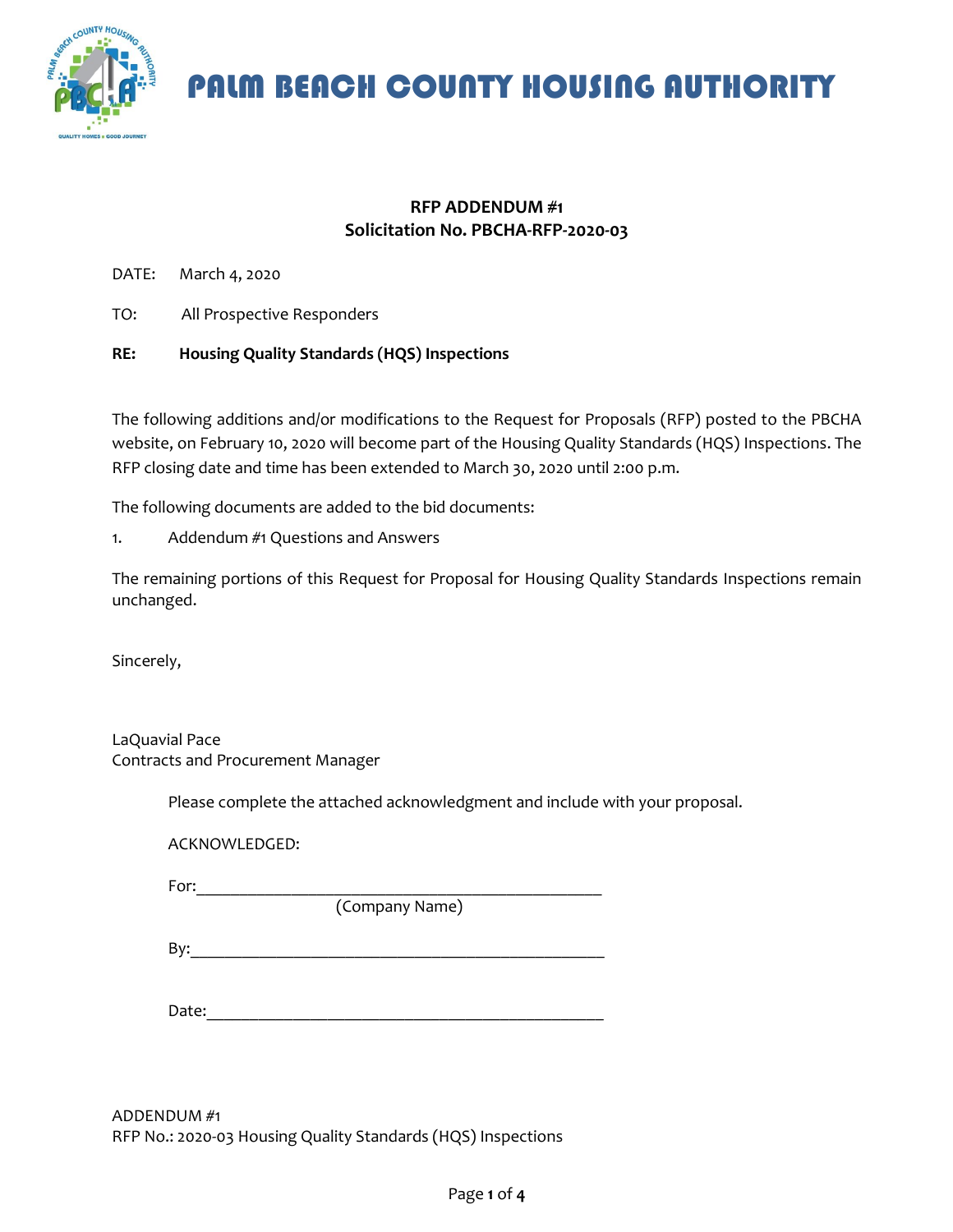

## Questions and Answers

1. Is this an ongoing project or one-time assistance?

## A. Ongoing project

2. How many vouchers does your agency administer?

A. HCV- 2,650; PBV- 402; HOPWA- 264- Mainstream- 163

- 3. Are inspections performed on an annual or biennial basis? Annual basis
	- If biennial, are all of your HCV units are on biennial inspections? If not, how many are biennial, how many are not biennial?

### A. N/A

• How many inspections were completed last year?

#### A. 2,051

• How many inspections are projected for next year?

## A. 3,500

4. Are you allowing self-certification of non-life-threatening deficiencies?

#### A. Yes

5. Approximately what percentage of your reinspections self-certified in the last year?

#### A. 0

- 6. How many inspections are you looking for NMAI to complete annually?
	- A. Up to the projected amount as outline in question #3. It may be less inspections, depending on the re-inspection rate of failed inspections.
- 7. What software is currently being utilized?
	- A. Tenmast; We will be utilizing a new software system within 6-9 months.
- 8. Are you using software with a field solution for inspectors (e.g. iPads, tablets, etc.)?
	- A. Currently, we do not have in-house inspections. In the past we utilize tablets to complete inspections.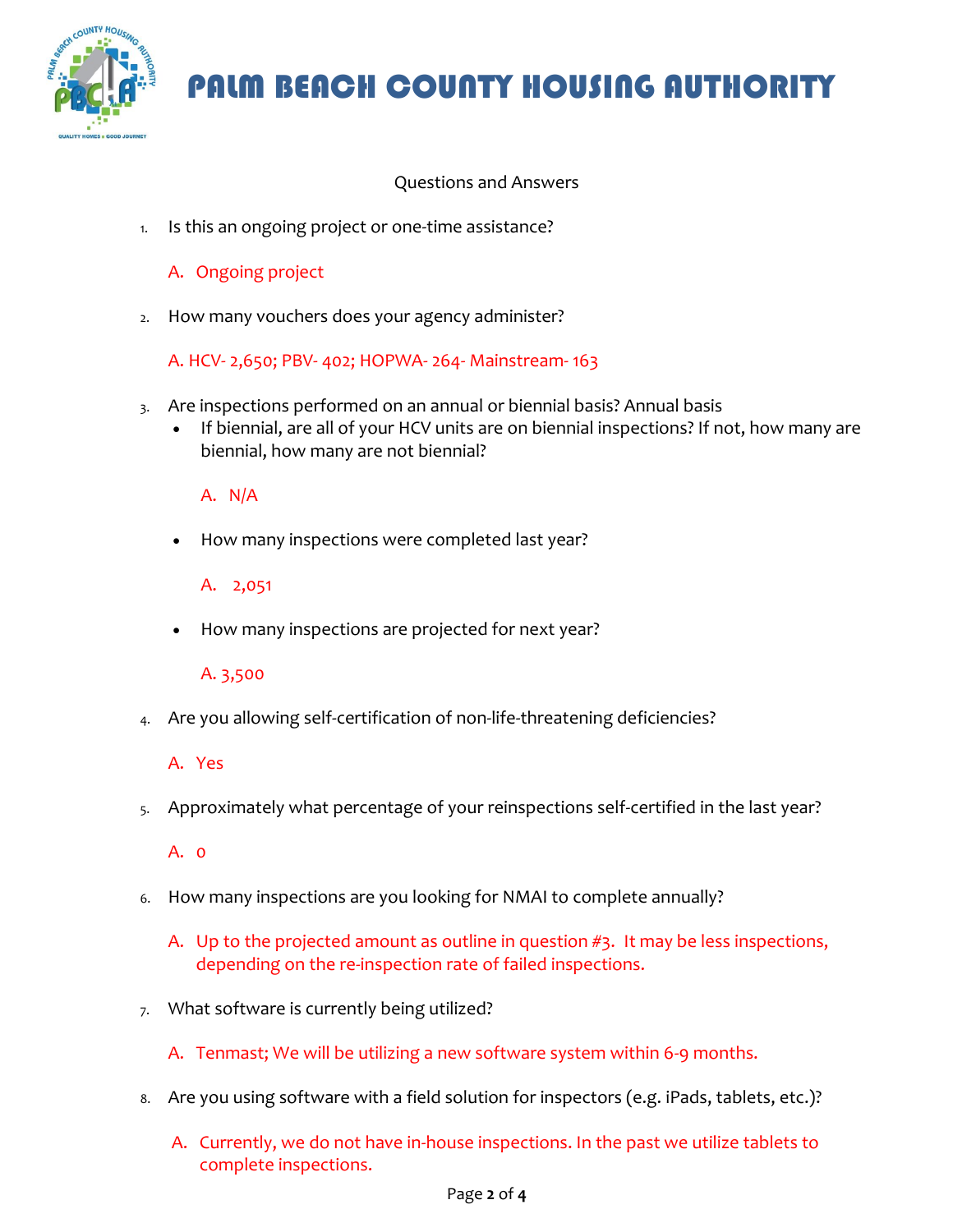

9. Are physical re-inspections performed or is self-certification used?

### A. Physical re-inspections.

10. Do you want NMAI to provide administrative/call center services?

A. Yes.

- 11. Are you fully utilizing your inspections software?
	- A. We are using a third party provider to schedule, provide notices and they are responsible for creating an FTP linkage for inspection results and corresponding 50058 action 13s into PBCHAs computer system.
- 12. Are notices generated through the software with all variable fields automatically populated?
	- A. Notices are being generated by the  $3<sup>rd</sup>$  party provider.
- 13. Do you require pass notices be sent?

A. Yes

- 14. Can notices be created individually and/or in a batch?
	- A. Either; its to the vendor's discretion.
- 15. Are generated notices automatically stored to a document management system?
	- A. Currently no. They are stored on the vendor's website with PBCHAs ability to review and pull them at any time.
- 16. If "no" to # 2 Would you accept daily batches of notices via PDF or would you require the notices be sent individually?
	- A. I do not understand this question. The notices would need to be searchable. The authority would prefer a repository where we could pull inspection reports and letters per tenant or via batch via website/vendor provided document management system.
- $17.$  If "no" to  $# 2$  How would the notices be stored on your system?
	- A. Vendor should provide options of availability of documents and storage options in RFP response.